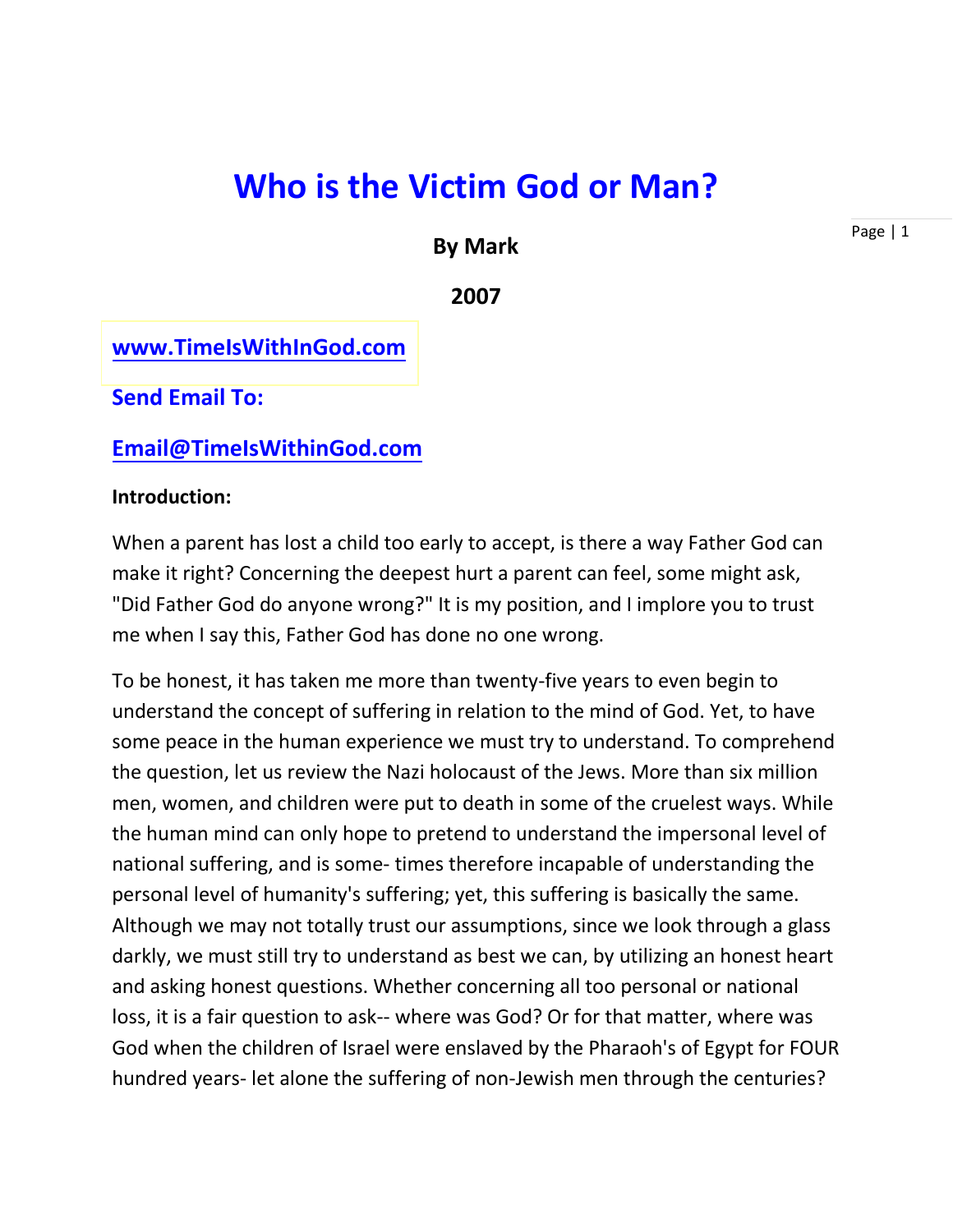It seems nearly impossible to understand, let alone explain; and I admit that, it may be impossible to completely understand now. However, lets reason together the truths that we do know. Many very competent people have refused to even try to explain the suffering of the ages, but perhaps, we should at least try now.

Page | 2

# **Magnitude of suffering**

The magnitude of it all gets worse when we consider how long the issue of man's suffering and the alleged absence of God has been debated. Consider for that matter, where was God when Lucifer fell? Why didn't God just NOT create Lucifer in the first place? These are logical questions that require both individual and in depth responses. Perhaps we might guess the fall of creation was inevitable. God only confined that fall to a measured amount of time-and- chance. So is this life a schoolmaster unto Christ--I think so?

After more than twenty-five years, I have whittled my way through the dilemmas of both justice and suffering. Although my knowledge is limited, while coupled with a cloudy view from this side of the vale, I am still convinced-God in Heaven is just. Following the next few passages, I am convinced that you will agree that God is just.

Jesus asked, "Will I find faith when I return?" That question is in doubt but is one explanation for the opportunity for suffering today. So in small portions, I will attempt to answer with bites of reason for the purpose and meaning of human suffering. Initially, we must understand that our faith in our Father, having not yet seen His Glory is very important. Remember that in the original fall, those that fell in front of the Father could see Him in all His Glory, but could not partake in any of the grace, which God in Heaven seems so willing to share with mankind for blind faith now. So ask yourself, is this a part of the reasoning we are looking for in the mind of God to explain the suffering of this age--blind faith. John 3:16

Faith at the end of the universe:

In the short term, at the end of the tribulation, the world will face horrible judgments for refusing light-and-love. But let's imagine a long term view without experience. Consider a man a thousand years old having never lived on this earth.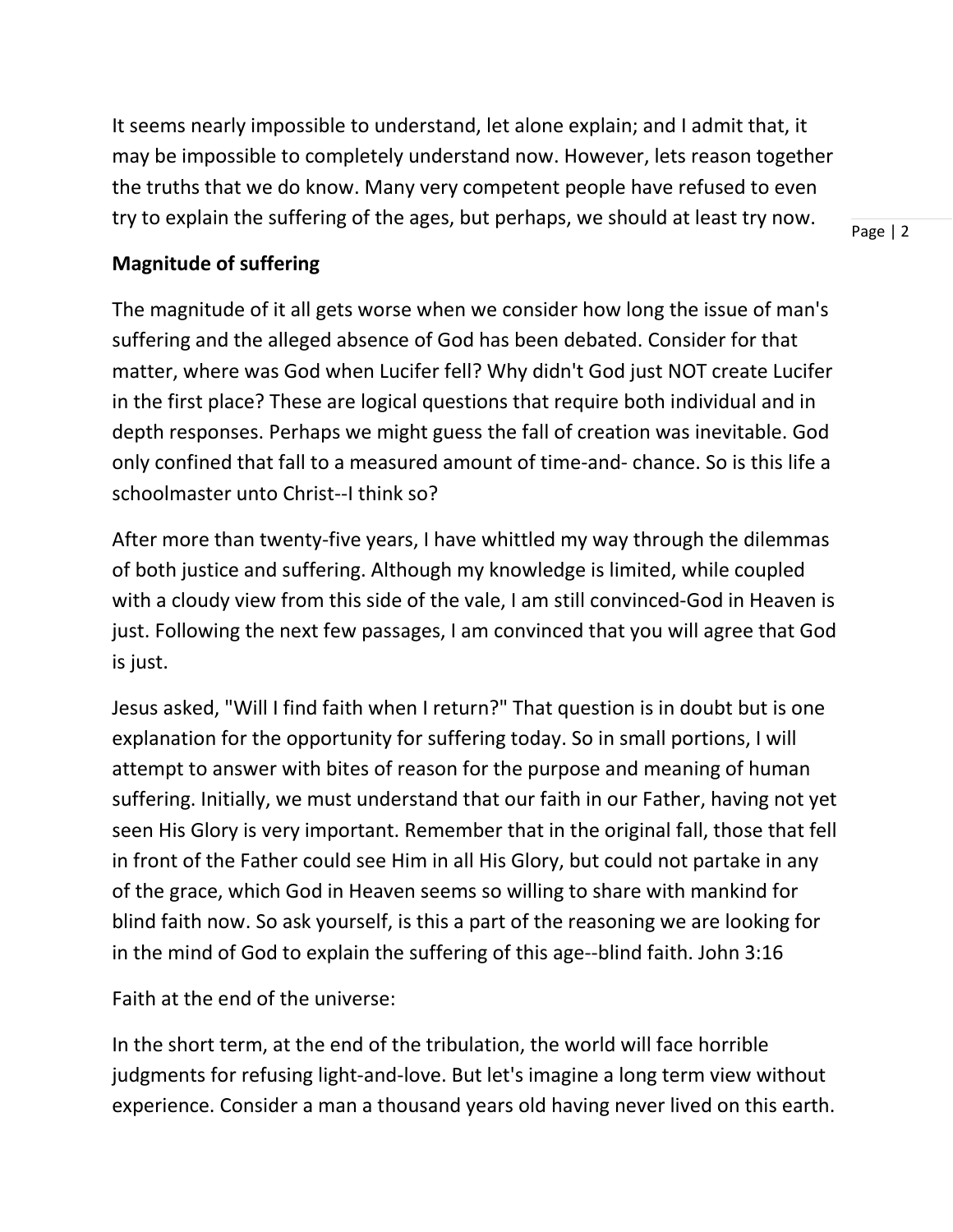He has lived in a perfect world. Nothing has ever changed. It has always been the same. Then Father God decides to make all things new. The floor you see, it is gone. The throne God sits on, it is gone. The heavens melt with fervent heat and they are gone! Nothing remains except: the Father, the host of Heaven, you and me, the Holy Spirit of God, and the Son. Except for the afore mentioned, it is all gone-except one thing--the promise of a new Heaven and a new earth found in the book of Revelation. Yes, unlike the novice that has only known perfection, another mature man that has experience trusting God will stand. Like King David who, in the trials of life: slew a lion, a bear, and a giant. Others could say, "I lived and supported my household for four decades and had seen God do great things in that temporal life." However, that man who is raised in a perfect Heaven, having never seen anything but what is pure and perfect, that man could very easily realize the universe is ending with a smashing great noise, and he could start running back-and- forth screaming in total panic, "This is the end!" So yes, our faith is very important. Our trust having not seen His Glory is more important than we can imagine. Remember, the outline above is going to happen to our universe in the distant future. It is in the Bible, and through it all we will be just fine. By the way, everyone will have a front row to watch the creation of a new Heaven and new earth. When the elements melt and BANG go off with a great noise, will you stand on the promise? That standing with God is exactly what this life teaches? (2 Peter 3:10)

So before we can understand the magnitude of suffering, perhaps we need to take a glimpse at the magnitude of God's plan for His sons- and- daughters. God's plan for an eternal future is a very important consideration within the dynamics of human suffering. That plan includes using all of His power and God Head to create and do as He pleases. Consider Moses and the Children of Israel, after roaming the desert for forty years, while the entire nation of Israel turned and ran, even Moses pulled back from the mountain Father God came to visit in front of Israel. So, if we are immature in our faith in God, we limit God and His Glory. After this life, that will not be the case. This is a start to our understanding of suffering, but there is still more.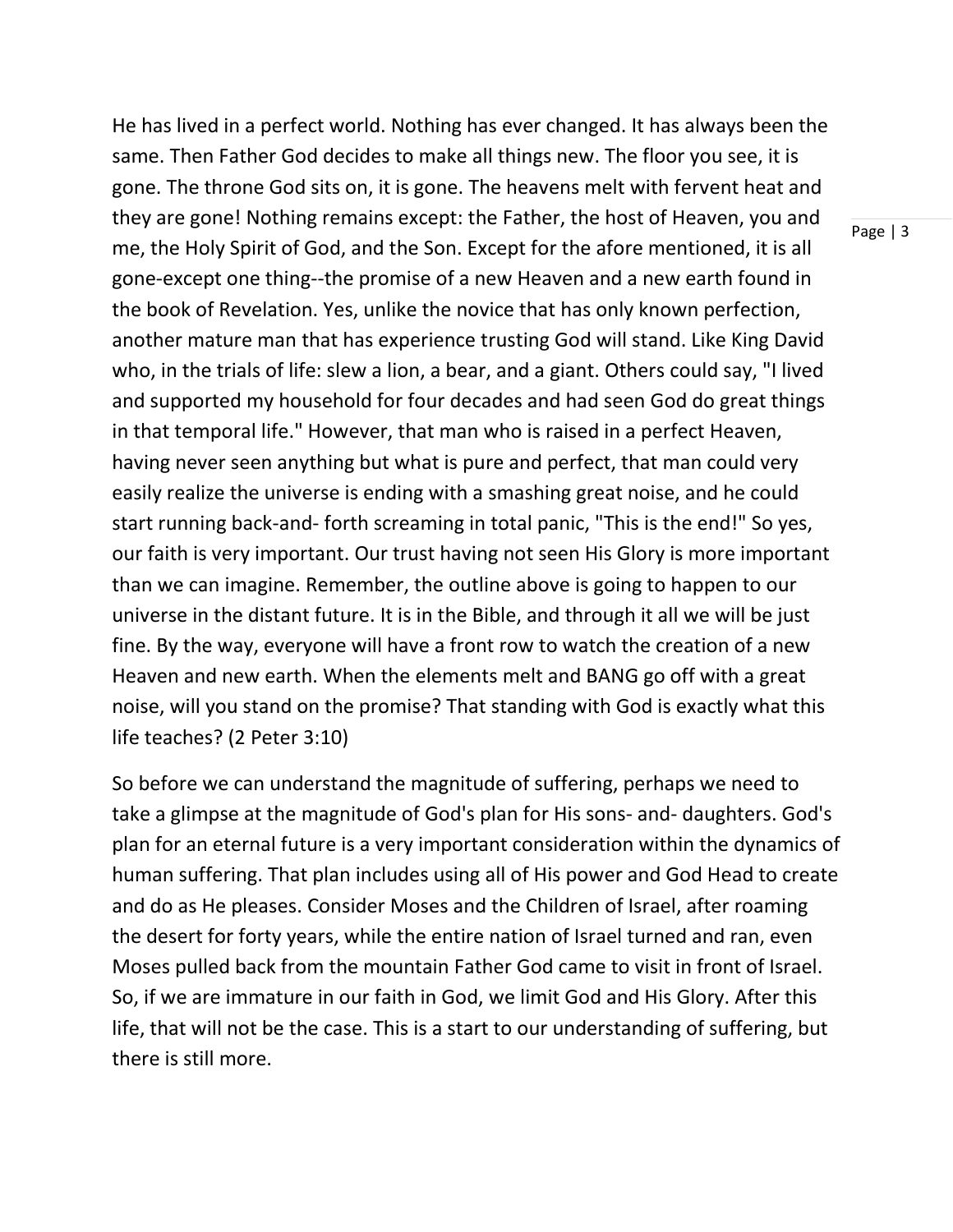How do we get there? How can we possibly glimpse beyond the above cursive overview of this mystery? First, know the word of God for yourself with an honest heart. Throughout this essay, everything in quotes is found in the Bible in context or is very closely (paraphrased). It takes a lot of time my friend, but you need to believe that God is just. When it is all said and done, it will be apparent that, although difficult to understand, God has never done anyone wrong.

Don't stop half way because it hurts!

I begin with a question. Are you going to continue with me through this with an open mind? At any time, you can choose to shut me out. I don't know you and have no clue who you are, but I must share this one thing. If I open my heart to you, don't shut me out without at least seriously considering that this is an honest attempt to explain something so emotionally charged that most people would not even try.

#### **Explanation: Start at our present age**

\_\_\_\_\_\_\_\_\_\_\_\_\_\_

Lets move forward a few years. It might be within our own lifetime. It might be just after we have lived out our lives, but what I am going to write about (the next major crises) is not thousands of years away. Jesus said, (paraphrased) "You will NOT know the day or hour, but you will know the season." (Matthew 25:13) We are in the season of the end of this age. Many know this truth: Christian, atheist, agnostic or secular humanist--most know and are aware something is going to happen to this world. After the rapture of the church, sometime during the tribulation, there will be a short thirty minute silence in heaven. During that silence, toward the end of the tribulation, God will begin to judge the earth. What does that mean to the believer? First, for all those who have been sealed to Christ, they will be in Heaven. The church is long taken from the earth. At this point, no one on the earth will have any desire for turning. (Yes, everything we believe does matter.) The majority of the people remaining on this earth will not want to return back to God. Their sins will be complete. So for those, it will be too late. Most people don't like this part of truth, but there is a too far. When the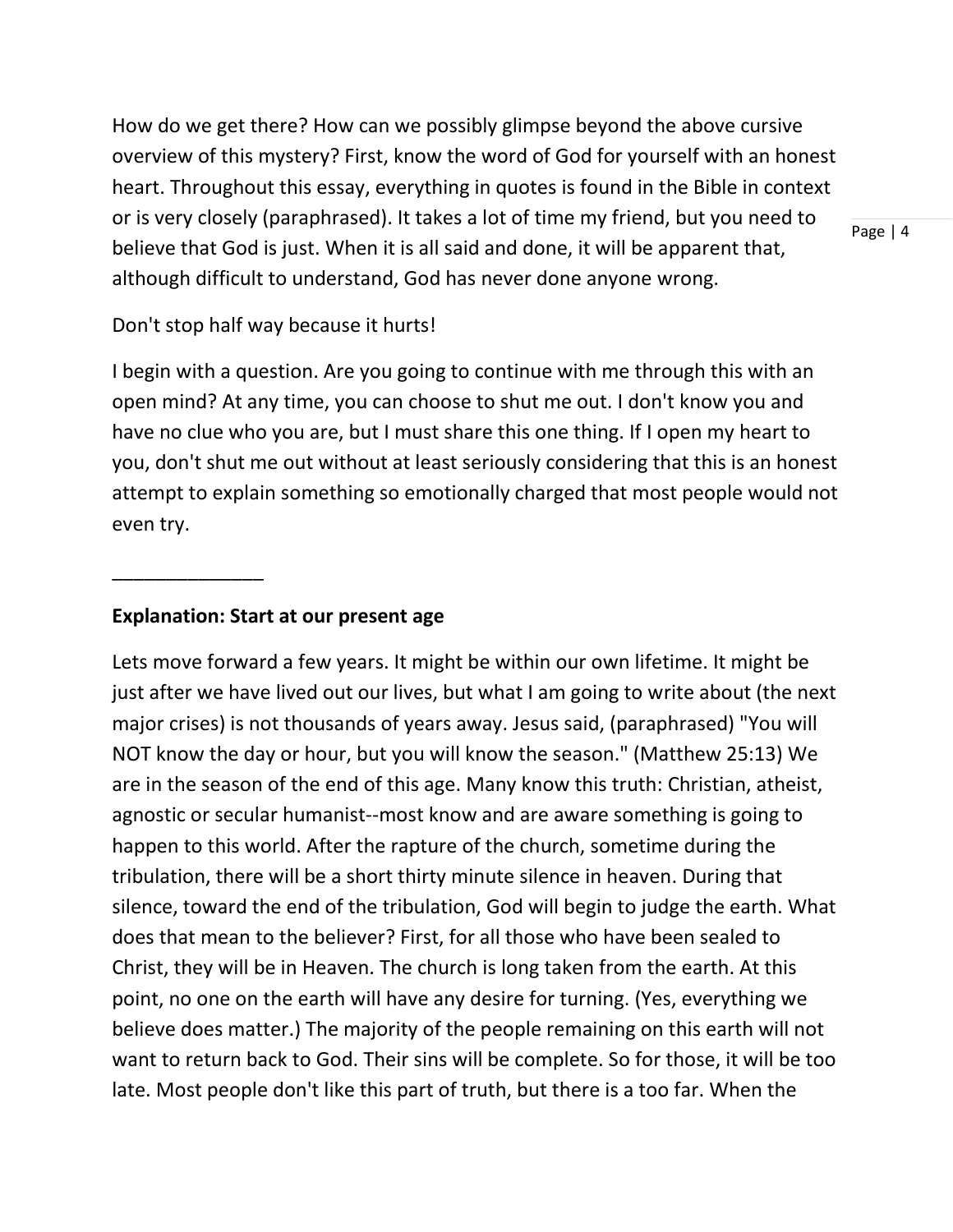eternal collides with the temporal world, the word of God says--"let he that is filthy be filthy still--let he that is just be just still." (Revelation 22:11) (Revelation 21:8)(Romans 10 4-8)(Romans 1 20) So refusing to trust in our maker, in the light of so much evidence creation itself provides, does that make us filthy? It all hangs on what we believe and who we really are deep down inside. However, the point is this-- there is a too far when refusing to believe God.

The abusers of all relationships have one thing in common; they all fail to believe there is a "too far" until it is too late. Consequently, the relationship(s) they treasure are gone. It does not matter if it is: a wife being abused by a husband, or a child being abused by a parent, or God in Heaven enduring through the ages, there is a too far. With the world having turned to total darkness, the God of Heaven will finally say "Enough." For the conclusion below, it must be noted, all relationship(s) have a limit--most humans just do not want to admit it. There are altruistic certainties: change is certain, and everything in the temporal universe has a boundary including the universe itself.

Likewise, concerning suffering, there too is a boundary. The point being, human suffering will one day end. Human suffering has a boundary and is part of the temporal universe and all its boundaries. This point is very important with regards to both all too personal or national suffering. There is an end of suffering coming for those that believe in God and love Him in all His ways. (Romans 8:28) (Galatians 3:23-25)There are limits to suffering long and short term.

There have been many limits to suffering, but there is one final limit coming. Toward the end of this chapter, it will be explained in more detail. There are short term limits for the opportunity to see humanity's suffering and a very long term permanent limit. I am convinced the suffering of mankind will NOT continue forever (at least on earth). I believe God has set a permanent limit to human suffering with the completion of the age of grace and the election of the saints; yet, very few have a clue as to how truly devastating the dimensions of that limit will be or what it will entail. However, if you read very carefully, you will discover that there is a permanent limit to human suffering. This altruistic truth and is already marked in the heart of believers. It is just a matter of time until suffering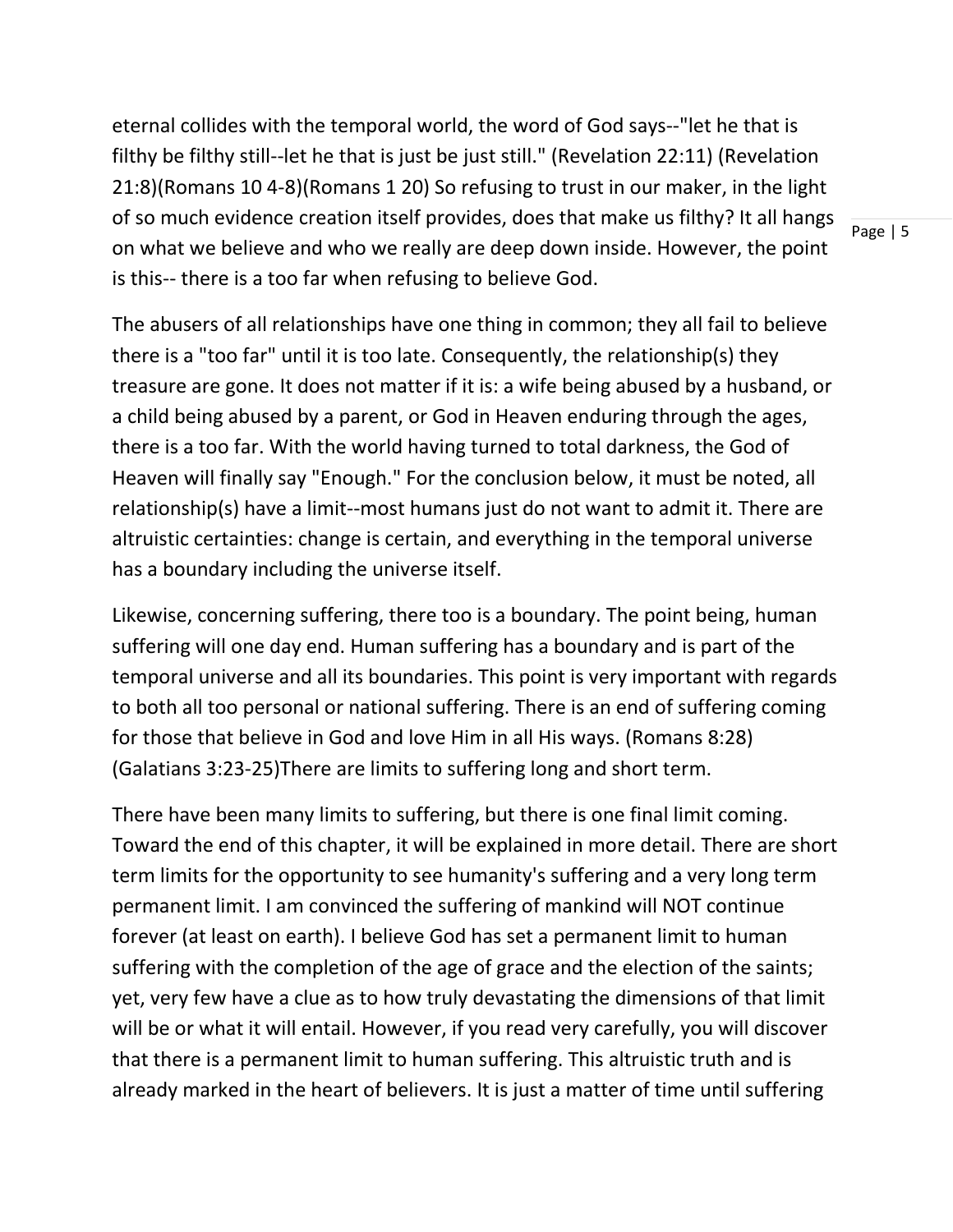will cease from the universe for those who trust in the Father of Life. Eternity is marked on our hearts. This is evident when we dream and wake before falling too far. We declare the limits of suffering when no matter how old we become we still believe in love. We are eternal beings. This is planted in our hearts from birth.

Page | 6

#### **Depth of Suffering**

In the short term, at the end of the tribulation, the world will face horrible judgments for refusing light-and- love. Concerning those judgments, think of all the millions of souls that have suffered countless times, just since Christ said "It is finished" on His cross. Let alone the millions that will suffer during the tribulation in total spiritual darkness. If we can explain why the Father of Life waited to take total control over this world since Christ said those words on His cross (It is Finished.), you will have determined why God is just. (John 19:30) (Revelation 2: 20-23) Yet, during the tribulation, the Bible says over-and- over; "they refused to repent of their wickedness that they loved." (John 3:19) The Lord of the Host of Heaven even crises out, (paraphrased) "He is amazed after all that is done, they still will not turn." Even then, God would accept them (mankind) if men would turn from darkness. (Revelation 16:9) But why has God waited since the cross to take total control of this earth and human suffering? Why is there so much darkness? Do we really understand the dimensions of the question? Considering the history of earth just since the cross of Christ, which includes: the Roman period, the barbarian rule of anarchy, the feudal period of Europe, the Medieval, the Renaissance, the age of Metternich, the industrial revolution, the Great Wars and minor wars, the technological revolutions, and the secular humanist rise to power in the modern age--with all of those ages combined, God has waited for the fruit of the earth. (James 5:7)(Ezekiel 34:27)The fall was a crucial event for mankind and it plagues us even until this day. The Bible says, "He is longsuffering for the fruit of the earth." The Father waits for the fruit of the earth, which is you and me. This is perhaps the most important part of the equation when answering why the Father has waited so long and allowed so much darkness to continue. So I ask, "Who is the victim-God or man?" If we can answer this, we will know how we can trust in someone that has allowed so much to occur through the centuries. Is the fruit of the earth an important enough goal for the Father to allow short term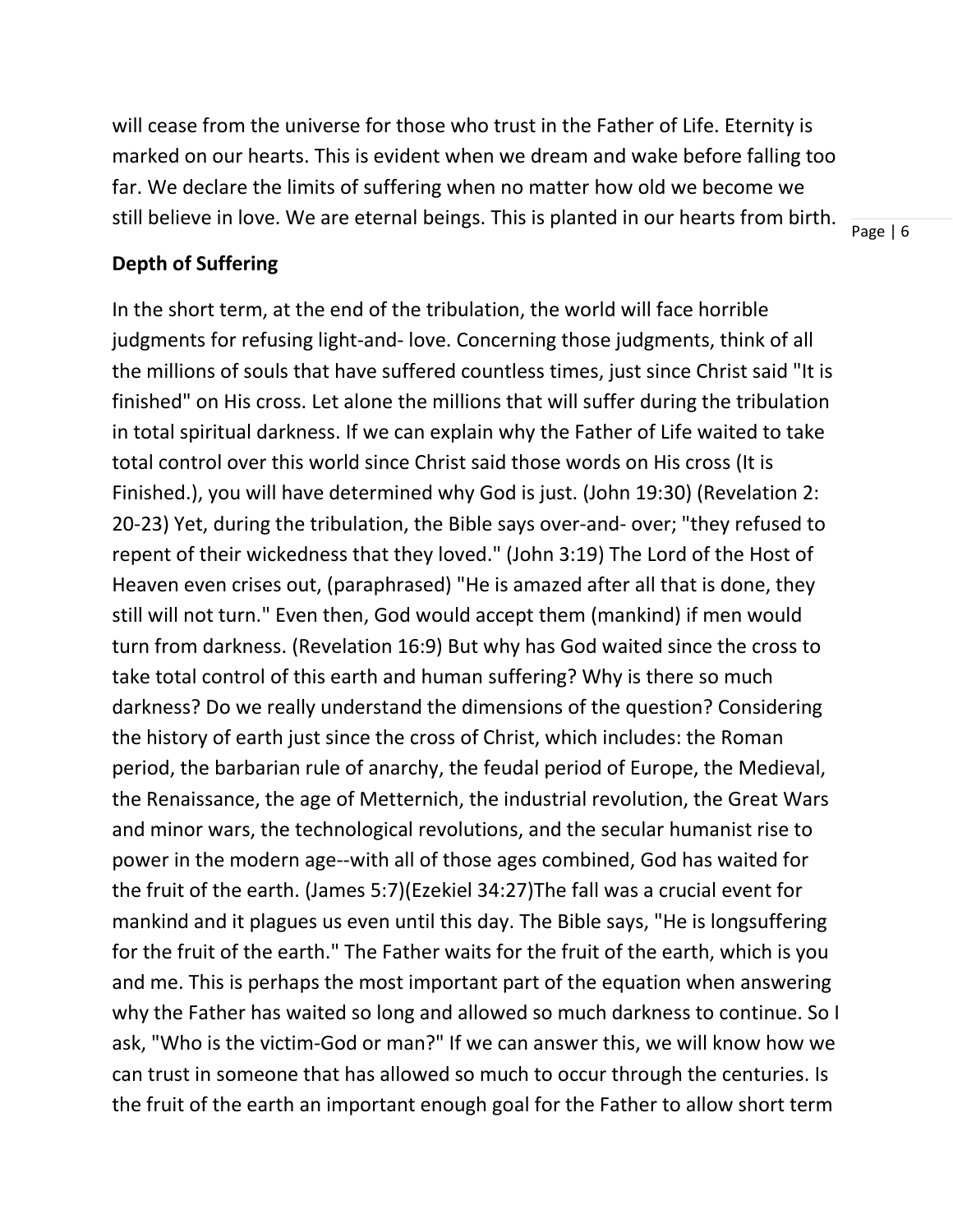and long term limits of suffering? Consider and answer that question for yourself. (John 3: 16)

## **Personal experience:**

I wish to first share something of myself, since I have chosen to trust in Christ over two decades ago, I know that I believe with all of my heart that my Father God is love. He showed us that love at Jesus/Yeshua's cross. I have no doubt that the greatest story ever told is the story of God coming to man to call him friend. I, like everyone else, have had set backs that cannot be explained away. I humbly understand the paralyzing hurts of this world. From mystery illnesses to serious accidents, I am in the trenches of life just like you. Yet, no one can understand the suffering of our age any better than Christ Himself. For me to say I am in the trenches with you the reader in understanding the suffering of our age is one thing, but God in His love does not sit in high Heaven saying "you can deal with it!" He came here and explained; (paraphrased) "here is how I want you to deal with it; and, I am here with you." (Hebrews 13:5)

Christ too lived in a human body. Yet, He lived without fault. (Isaiah 9:6)And this is where we pause and ponder. Is this perhaps the whole reason Christ was crucified. No one can ever say "God did not live in a mortal body, and He can't understand what it was like to be human." What I am saying is this, Christ came and lived as a man just like us, yet, without sin. He instructed through His own blood, tears and pain, because we are that important. We are important enough for God to give His only Son for mankind. That experience, exampled by Christ on this earth, is a major reason for suffering. God inversely will not waste one drop of His son's blood that redeems us from the curse of the law. Remember God did not sit in high Heaven and say "deal with it"; (Hebrews 7:27) He came and shared in the suffering to win our hearts and minds through sacrifice.

#### **Argumentum ad hominem**

The Latin phrase Argumentum ad hominem is simply an excellent debate tactic that attacks one person in an argument to avoid that person's logic or reasoning. Our politicians love to use this tactic on T.V., but it is a poor excuse for turning a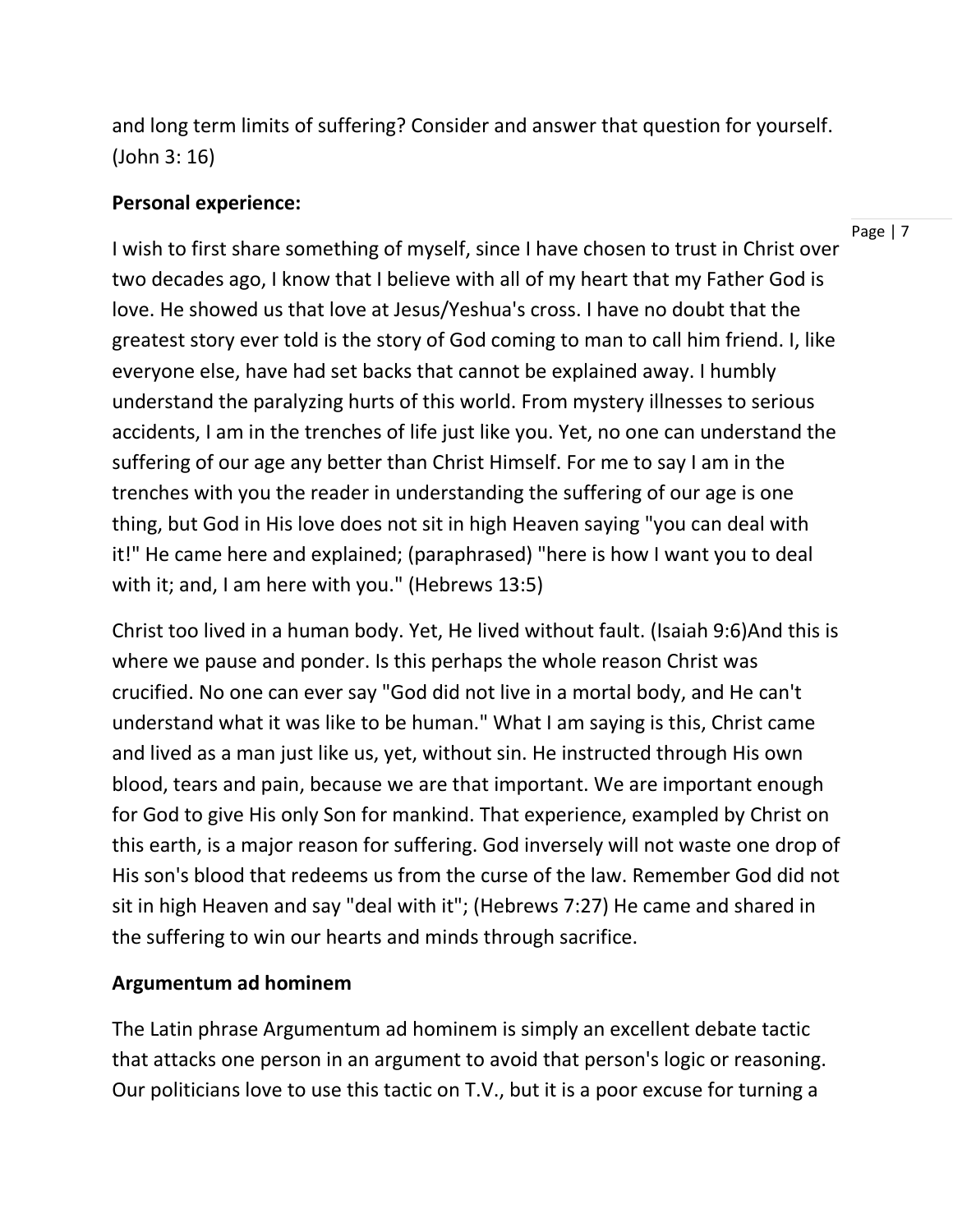deaf ear. It follows the procedure of attack on a person and defaming their name or motive. This logic proceeds that we don't have to listen to that person. By Christ laying His life down on the cross and living just like you –and- me, no one can ever say, "God you were not there, so you don't have a clue what it was like!" God with us, Emanuel, was here with us and it was foretold hundreds of years ago. (Isaiah 61 1-3) Therefore, the only person in the universe that can judge mankind-is Christ-- because He lived here without sin, and the only person that can save mankind-is Christ for the same reason. These are exactly what the Bible predicts is the future of mankind. This will depend on what is JUST in Christ's judgment, because He was the only one without sin that lived here among men. (Revelation 20:11)In judgment, rest assured, God will be just. In the end, the scales will be balanced. Either we accept the permanent sacrifice for man, Christ himself, or we stand for our own actions before a Holy God at the Great White throne (Hebrews 7:27) judgment of Christ. As the Bible says, "all have sinned and fallen short of the Glory of God." We can never be good enough by our actions. We must accept what Christ did to cover our sins (BY FAITH), or we must stand before God and account for our own actions. Surprise, it does not matter how "good" you are to God, only that you love Him, and believe in Him, in all His ways.

#### **Footnote:**

(Isaiah 61 1-3) (Some say that Christians must have changed the book of Isaiah to make it look like Jesus' fingerprint in history 335 BC years before Christ's birth. Yet, the Dead Sea Scrolls hidden by non-Christians called Jewish Essenes right after Christ's lifetime showed our copy of Isaiah as being the same.) Back to the story:

----------

Christ laying down His life unto death speaks volumes to our suffering. Christ exampled, from His cross, that suffering is not just academic but real. (paraphrased) Christ wept at Lazarus tomb for the families suffering, and Christ wept at the death of His friend John the Baptist. Through it all, Christ is not without feeling. Additionally, the Bible says Christ was "tempted in all points like as we are." (Hebrews 4:15) Though, in this essay, suffering can be understood to a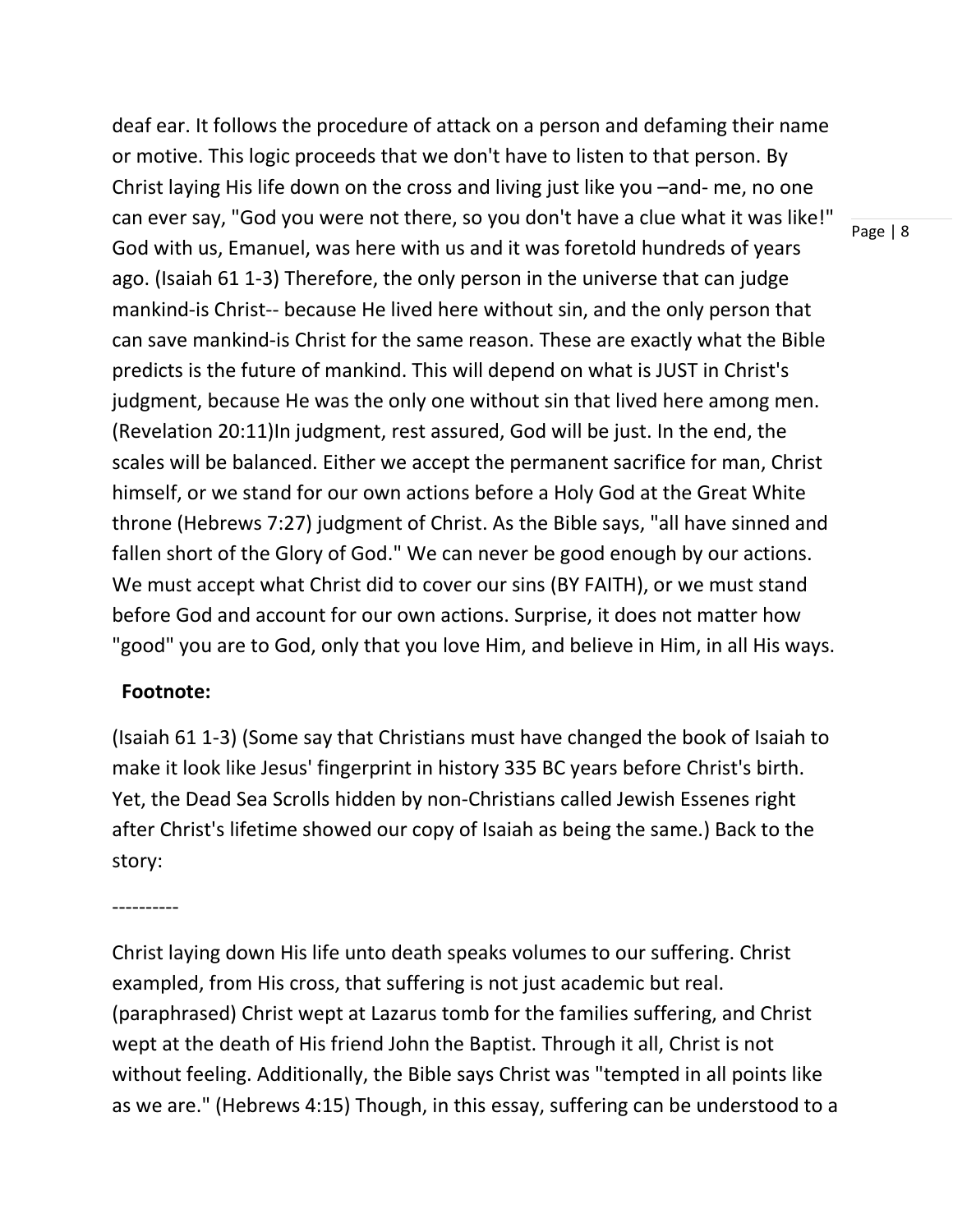degree, every being that has lived on this earth understands that suffering is not merely academic--including Christ Himself. I for one had to face a real possibility at one time that I may not be able to see my son grow up. If we could see tomorrow, we would be like God, but that has been taken from us at the fall.

Our greatest fears can be faced knowing the reality--God is just. (John 5:30) For those that do not understand or know this, I do not know how they can go through life day- to- day. For the parents of those that have lost children, there is still hope all things will be made right by the last trumpet at the end of time. Why do we know this? Christ was here with us and is still with us right now. Our faith in Him is not just book taught intellectual jargon but a way of living. All of the previous foreshadowing is to make a few simple points, with deep compassion, for what some people may deal with as these words are read. Please understand; I am not without deep feeling, nor is Christ. When a child is lost, I suspect; all the angels on the hillside weep with us. Perhaps no human can ever explain a loss such as this, but I believe God the Father can when His books are opened. (Daniel

#### 7:10)

#### **God is not alone because He chooses not to be alone--just like you and me.**

One thing is certain; God had a choice to live alone in the universe. In like manner, I easily could lock myself up in my room and refuse to participate in the affairs of man. I could think, "Whatever affairs are God's, they are not mine." Concerning the all too real fears of inevitable loss, the uncertainty of all tomorrows still looms. While trusting God with all the unknowns of tomorrow, we must choose to trust God with all issues such as: a house note, a family, and a refusal to live in isolation. With all the stresses of a family life, we must choose to live by trusting in the Father to make all things right. That is the ultimate faith of God.

As mentioned, keep in mind, most humans do not live alone, and God does not have to live alone either. When we are alone too long, we don't like it. The single that have lived alone for years can understand this emptiness. Is there something worse than the pain of loss? Yes, it is eternal loneliness? It is not good for man to be alone and neither is it good for Father God. (Genesis 2:18)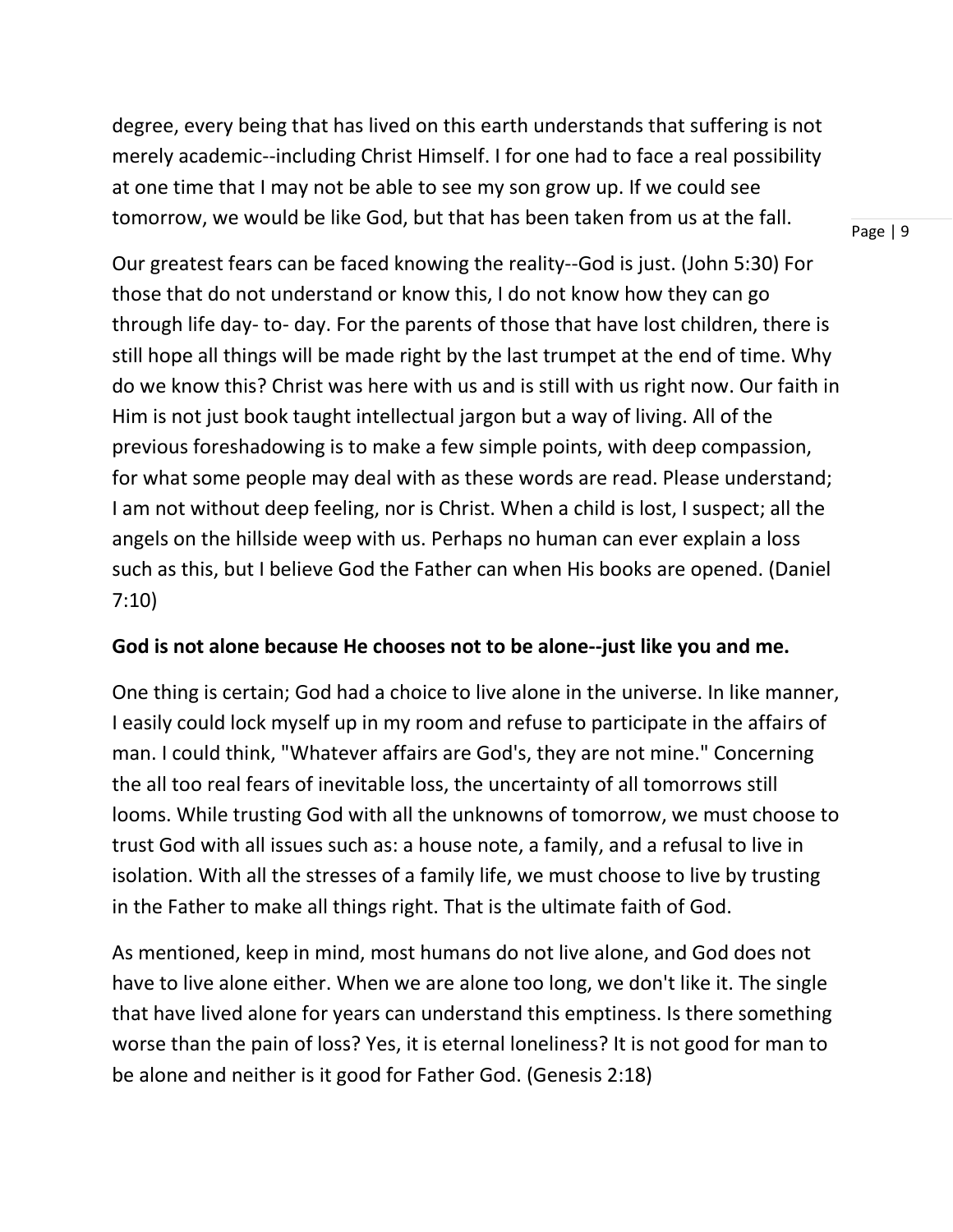For those who have family and have never been without family, they may not truly appreciate aloneness as pain. Consider Father's only two choices, to have the sheer joy in creating you and me while believing we will love Him and trust Him, or Father God could live alone forever. What a choice! You and I did not make the choice to live alone and neither has Father God, and yes it is the same thing. By creating the first being in His class to love, He created the possibility, and I argue, the inevitability of someone falling--Lucifer. Do not kid yourself, Jesus knew what Judas Iscariot would do before he did it, and He knew exactly what Lucifer would do before Lucifer was created.

If God is not alone, then anyone with Him could stumble on their choices to look at darkness. (Deuteronomy 30:19) Don't say, it can't happen in a perfect heaven, it already has, and one out of three of those tempted fell in a day. The original and continuous fall has been serious business for the Father. He is not the deist god far off somewhere in the galaxy not worried about man. (paraphrased) The Father is right here where two or three agree. (Matthew 18:20)Right implied not to be alone and to be loved!

God made Lucifer and all things since He is the Alpha and the Omega of Revelations 22-- the beginning and the end. Or should I say, Time is within God. God knew, without a doubt, Lucifer would twist with one in three of His angels. If God inhabits the future and the present at the same time, and He does, then He knew exactly what was going to happen. In spite of His creation's potential to fail, Father made a decision to be loved just like you and me. Like the Father, when we choose to have a family, visit family, or go out on a date with someone, or just watch TV, we are interacting with the creation God had to decide to create. That is the exact same choice that created Lucifer and put Christ on His cross. There is no difference in our refusal to accept aloneness and the Father's refusal. In fact, the Bible says, (paraphrased)"before the (Matthew 25:34) foundations of this world, Christ was crucified." So yes, by choosing to create Lucifer and all the angels that turned, God chose not to live alone in eternity, but to have a chosen people that understand Him and love Him and trust Him. Because of His chosen people, the Father will not remain alone over the possibility of evil. Do you blame Him? I don't. Is this right to be loved for you and me-- and the Father-- a major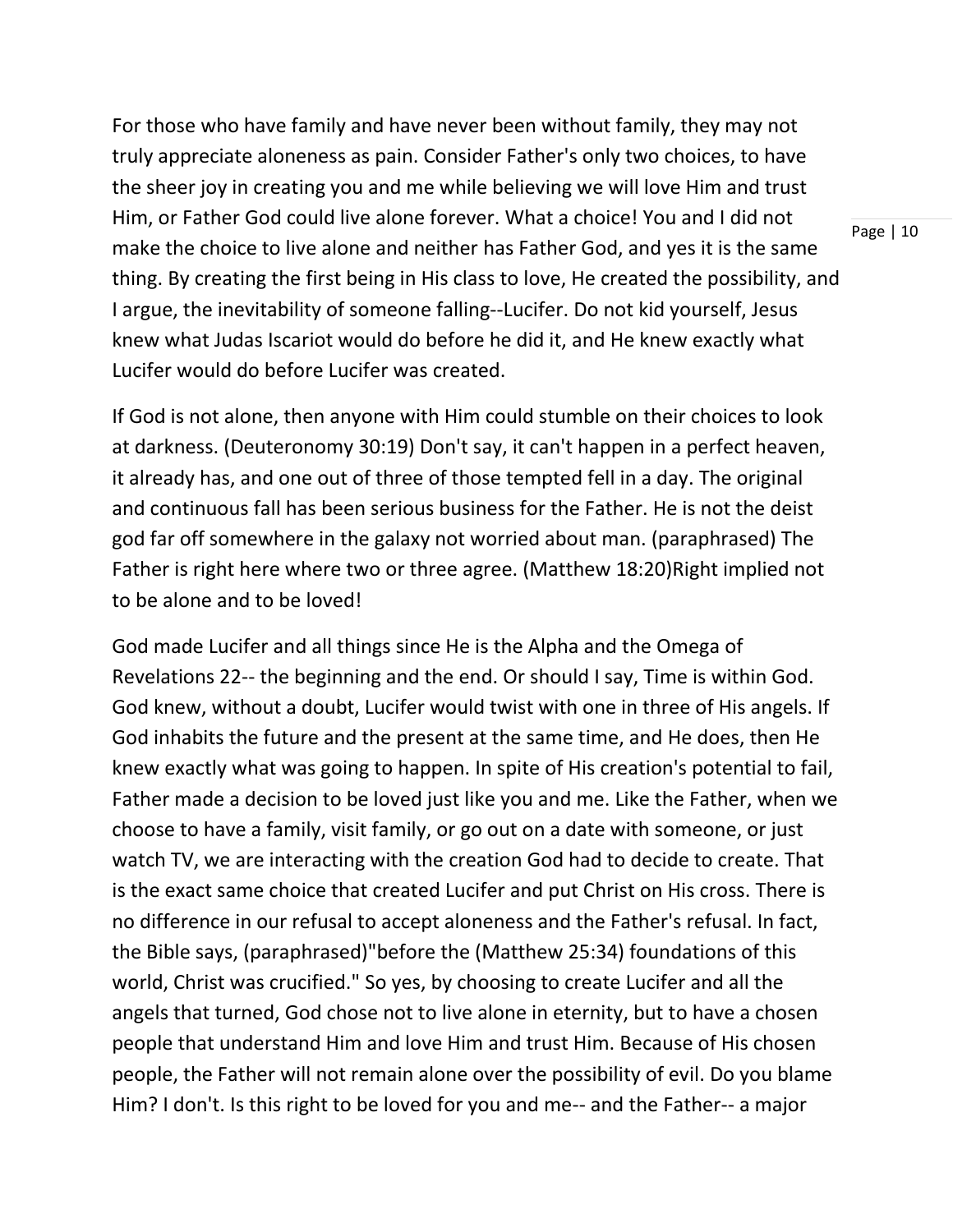point in our search to try to understand human suffering? You decide for yourself. A dear friend that went through a long painful end to a relationship she treasured asked me, "is it too much to ask to be loved?" I told her "No". It is not too much to ask to be loved. And that is when it hit me. It is not too much for God Almighty to ask to be loved either. At this point, take notes because it is going to get deeper.

Page | 11

# **Statistical failure and survival implied:**

Out of all the wars that have been fought, out of all the carnage, the floods, the lost, the found and all those in between--it is a statistical fact that some will survive against all odds. Throw fifty men into battle, one will inevitably walk away without a scratch. That is God. He said over-and-over; (paraphrased) "I will have my peculiar people (Exodus 19:5), my royal priesthood, (1 Peter 2:9) and my chosen nation." God never changed His mind. He stated, "I will trade nations for thee." When God healed ten lepers, only one returned in the book of (Luke 17:12), and said "Thank you Lord." The fruit of the one is what it is all about? He has done so much for us all--giving us life and love and a chance to live--just like my own little boy that I so cherish. God is good.

For the question, why is there all the darkness in our history? Remember there is a statistical value of those that will survive and those that will fail. Is that part of the answer we have been looking for as to why the darkness is in our history? To God the Father, for the prize of those that will love Him forever, at this moment, the loss factor does not stop His desire to create, but will this always be so? Do the loss and gain factors implied make the Father pause at the suffering of this age?

Will the loss factor bring the suffering to a conclusion?

I must caution this is NOT some kind of weird formula as to who is lost or found in God's judgment. I just imply-- some will always accept the Father and some will always reject Him just like the Bible indicates. Stay tuned. We are getting deeper still.

# **No experience-no hope.**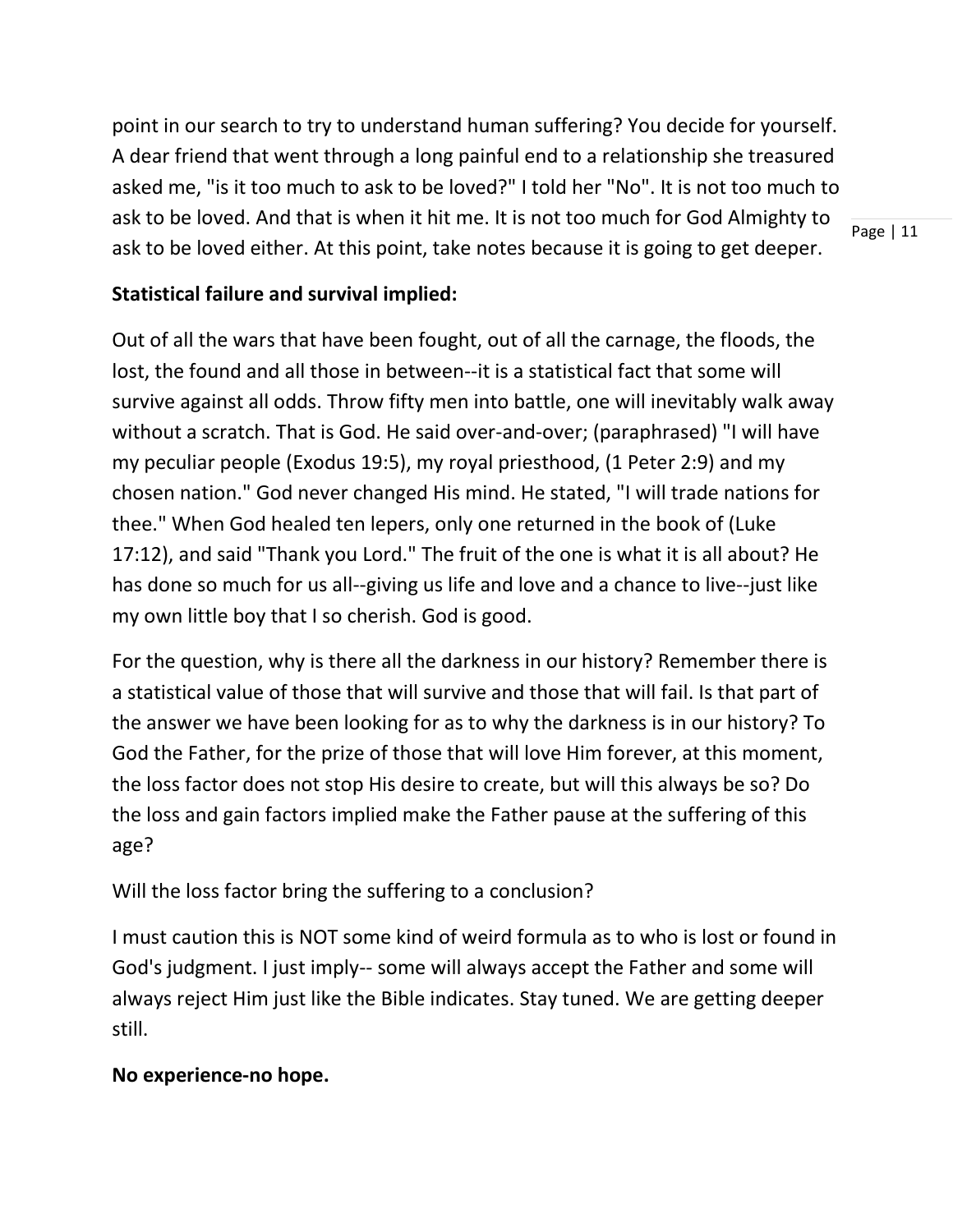From the first moment Lucifer believed in his heart that, "God is a push over. I can do what I please. He will not stop me. I will raise my throne above His throne." Lucifer created evil. Not God. To have His chosen people, God in Heaven must remove the dross/impurities (Jeremiah 9, 7), just like the Old Testament says, so we will be the refiner. I think it is only through such intense training that if we see darkness, then we will flee from it. The Bible tells us, "Some are saved hating even their garments as filthy rags." (Isaiah 64:6)O no, you think you can understand God in a perfect heaven and never turn from Him without experience, you forget, as mentioned, one in three of the angels that had known God for eons of time, turned from Him in a day.

Think of Peter in the New Testament saying, "Lord, I will not deny you." (Mark 14:29) Jesus in turned prophesied, (paraphrased) "you will deny me by the crock of roosters." God knows the future, and He knows we will make mistakes. He just created a place called earth and a time called chance for us to make those mistakes and learn from them by faith having not yet seen His Glory.

Example: My son started drinking after all his friends at the daycare. I told him not to do that. He inquired "why"? When he got sick, he discovered that his dad was not so wrong after all. Why is it we must learn from doing the dumb things instead of just listening? I don't know, but it seems to be in our very nature to learn this way. Is this why things are the way they are?

So, is our determination to learn from experience necessitating the need for the fall and linear time to deal with that fall? The Bible encourages, "With experience we have hope." (Romans 5:4) Is this why things are the way they are?

The Point is that if God did not give us time and a chance to grow up, then our first failure, in a perfect Heaven, would be our last --just like Lucifer. No we need time and grace and experience. We have learned so much about things like: what is right, what is good, about listening, one's character in doing the right thing no matter what the cost. If we are going to talk about experience, we must consider that we all have sinned and fallen short of the glory of God. (Romans 5:12) So the number of mistakes does not matter, only that we get it right by the last trumpet- -correct.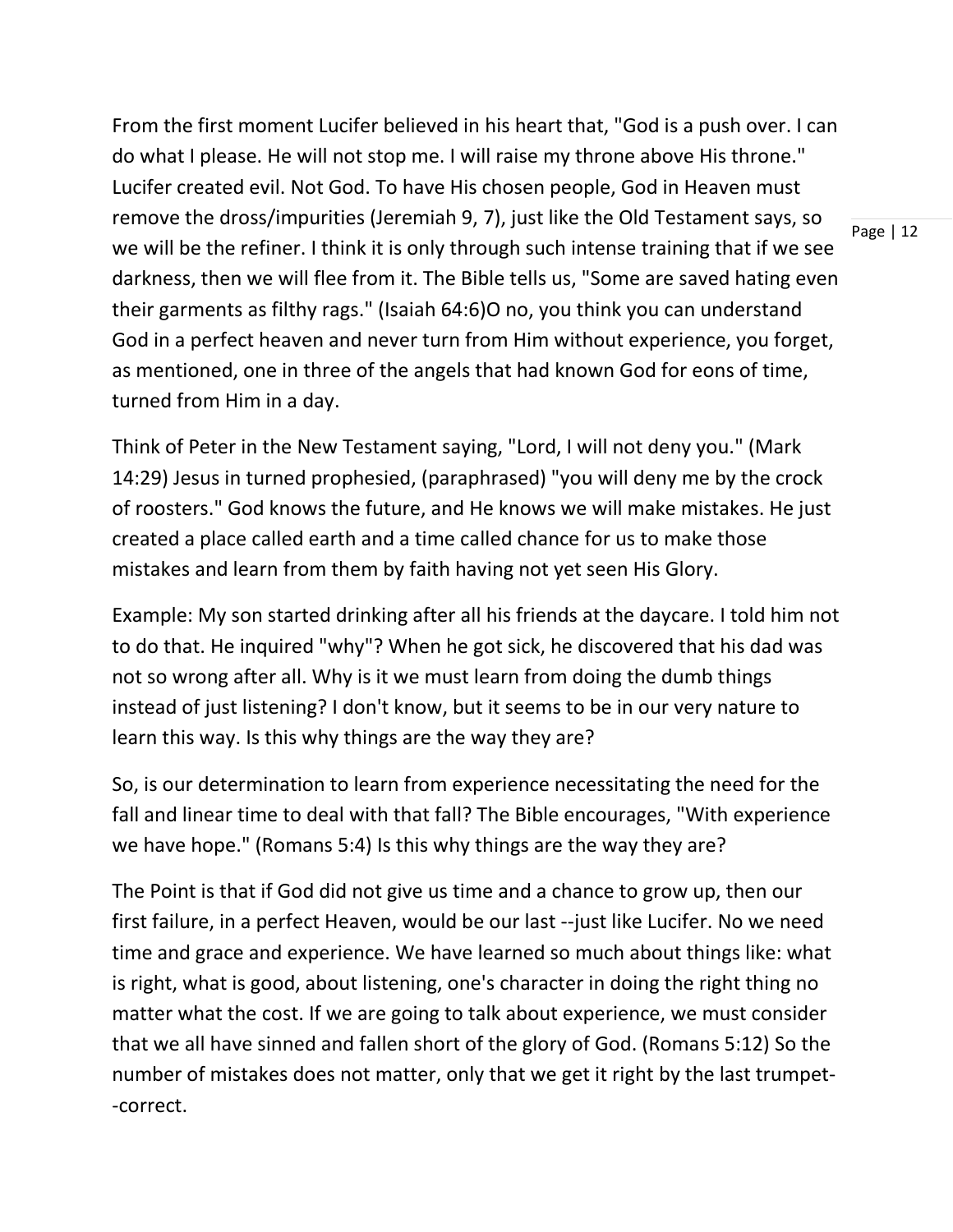In fact, for years, there have been questions of integrity on police officer exams. The exam would ask questions such as, "Have you ever stolen anything or lied"? If you answered no, then you failed the test. It is that simple; we learn from our mistakes; and, we have all made mistakes.

Page | 13

So I ask again, is that part of the reason for human suffering? Answer that, and you can know if you can trust in the Father of all things. Even in the case of personal loss, you can understand experience is God's teacher. The Bible says, (paraphrased) "this life is a schoolmaster to Christ." When Father God makes it right for this family and yours, we will all see He is just and right and Holy.

-------

# **The severity of the fall!**

The original fall of the host of Heaven was serious business. It fired shock waves through time. The very character and nature of God was put on trial and is the very essence of our choice to trust in God the Father today. If you say today, "I don't know about a God that allows such things", but you refuse to live totally alone, how do you expect a God who is pure love to live alone forever and ever with no one to be the object of His affection? That would be hell for God, and you and me-- be honest. Experience has already taught us something about this and prepared our hearts to worship God for everything in this world.

Be advised, God had every right to create life, in spite of Lucifer and his minions. So, before we cast too many stones at God about why things are the way they are, we need to consider one more thing. He told us, "I will never leave you nor forsake you." (Hebrews 13:5) Right now, with the unknowns of tomorrow I choose to trust God. I have peace no matter what. Remembering that "all things will work for good for those that love God and are called according to His purpose." (Romans 8:28) You see, the Bible is no old dead book, but something that is alive through Christ. God is not the God of the dead, but of the living. Without minimizing the suffering of those that have lost children, in the midst of it all, the Father is there with us. All we need to do is to ask for His companionship. If you the individual want to live alone, the Father will let you.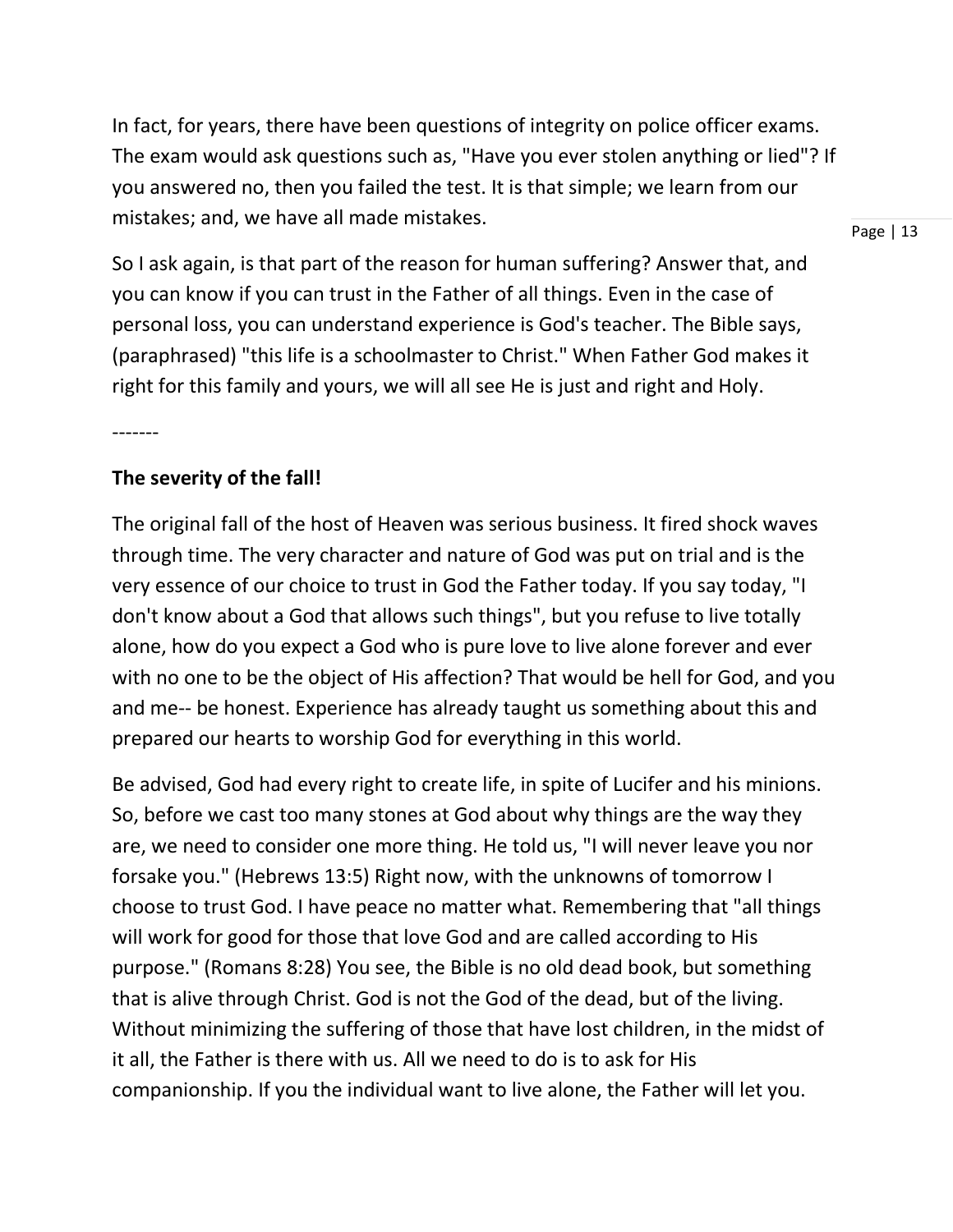But I promise you this, He is just and you are wrong for condemning God in your heart. That was Job's mistake. (Job 4:17) How do I know this--because for the last twenty-five years of trusting Him--I gained experience? This faith in God does not diminish the severity of the original fall or the suffering today. However, it does supply a way- through because Christ is alive, and He is with us through it all.

Page | 14

The fall was going to happen no matter what!

There is an inference here. If God created Lucifer, time, and opportunity for him to fall, then the fall was inevitable. If God is a time traveler, or Time Is Within God, the Bible clearly indicates that that is absolutely true, then the fall of: Lucifer, Adam, you and me, and everyone including Hitler was foretold and inevitable. The Bible tells us that, "We were predestined to be the sons and daughters of God." (Ephesians 2:10) The doctrine of predestination implies that God inhabits every moment in time. Furthermore, "God knows how to save the righteous or those in right standing." And that is what allowed the suffering we see today--those that God can sift out of the fire--you and me the longsuffering fruit of the earth will be sifted. That is what this world is all about. So, why are we here? To grow up in His image and learn from our mistakes IE: gain experience-- that is our purpose. To grow in the understanding of God, and to love Him, that is our purpose. People search the earth in places like Tibetan caves or chanting or doing whatever historically including believe it or not shaking to find the purpose of life and salvation. All along, it was simple faith in our maker that through His Son we are called whole and someday-- home. Our purpose, through that faith, was to learn of Him our Maker.

In relation to the matter of God knowing all moments of time before the events happen(ed), I suspect Father God knew no matter how many timelines He created for His creation, right down the middle was the best choice, and He justly made that choice for all of us. I find it ironic. The children of Israel left Egypt, went straight to Israel's now their homeland, refused to go in, then wandered around in the wilderness for forty years only to return back to where they were meant to be--the new nation of Israel. The shortest way through is right down the middle, and that is exactly what created the timeline that we know that includes human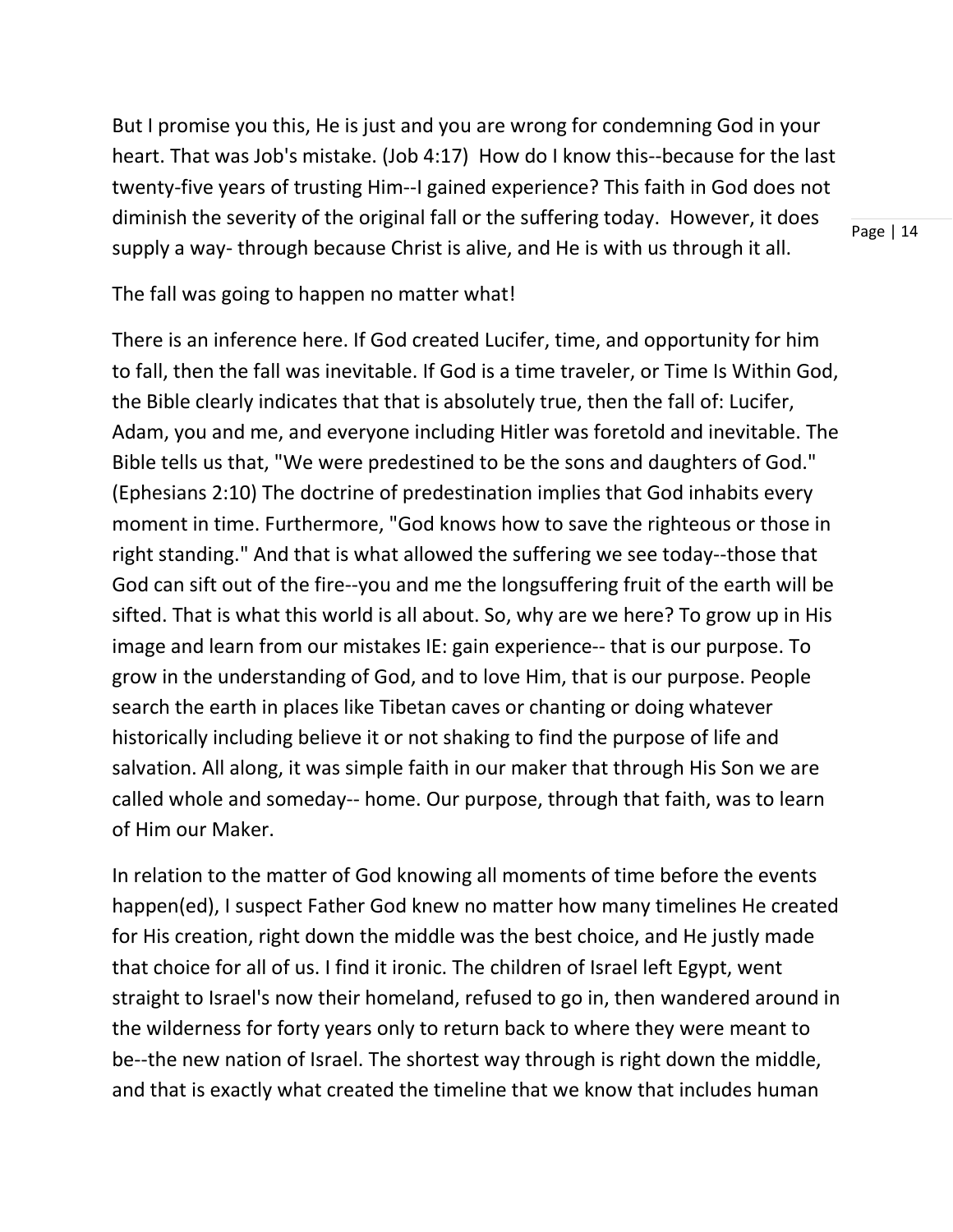suffering through the ages. Don't think the example of the Israelites wandering around and returning to the point of blessings does not apply.

Page | 15 Straight down the middle is Father God's way of doing things; and, to be honest, mine and most likely yours as well. I have never wandered around much if I had a direction. I rarely walk on sidewalks; I just walk straight across the yard to the front door. This is how God looks at time and the chance of suffering. Until suffering is completely ended, the route Father God chooses for us all is right down the middle.

The Bible says, "This life is a schoolmaster unto Christ." (Galatians 3:24)The inference is clear. Without this life, we are going to have a real hard time understanding Christ in a perfect kingdom. The Bible also states, "With experience we have hope." (Romans 5:4) Again, after you survive this life, you will not turn back to darkness--ever. It is that simple. God is preparing you to NOT fail but to walk with Him forever. You survive this age-- you will never turn away from Him. You will know--He is just. The need for that experience is what put Christ on the cross and you and me right where we are. Why is God in Heaven waiting so long since Christ said "It is finished"? Every day one more soul listens to creation speaking volumes of the Father's love and witness Christians believing, by faith, in what cannot be seen. "Blessed are those that believe having not seen." (John 20:29)

The end of the thousand year reign of Christ and experience

Think about the end of the thousand year reign of Christ on the earth after the tribulation. The Bible says shockingly, that Lucifer will be "loosed for a time, a time, and a half a time." Then, after a thousand years of Christ will rule this world. God is going to let him go again!

This can be upsetting! I could handle the here and now, but it will happen again- for a time, a time, and half a time (or for a limited amount of time there will be suffering again on the earth.) The Bible goes on to say, that (paraphrased) "As many as the sands in the sea will march on the city of God and turn their backs on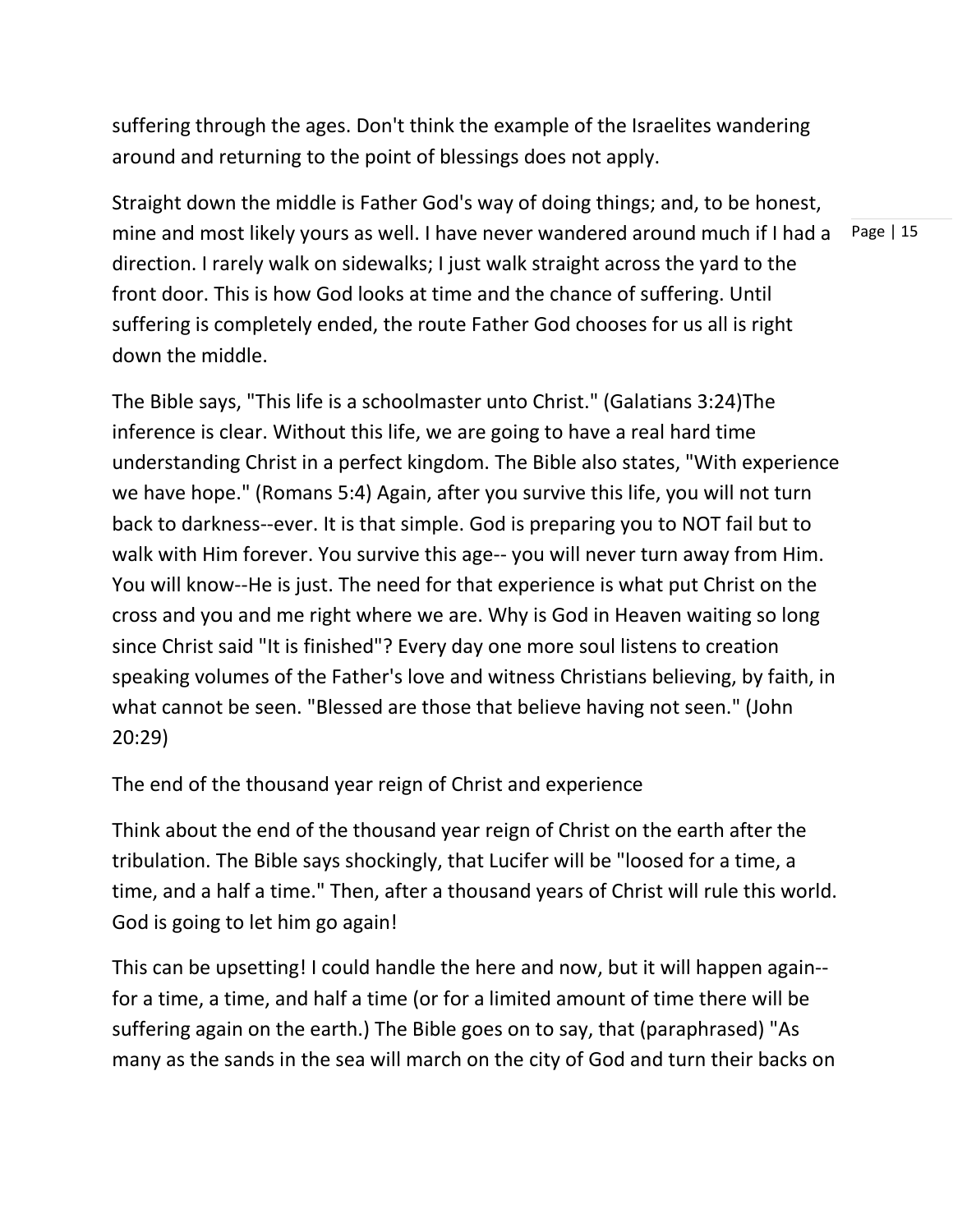Him." The inference is clear again, mankind has the potential, without experience, no matter what God does to make a mess of things.

turn their back on God. Just like you and I, God wants to know--are you my friend Page | 16 The Bible indicates that many will refuse to follow Lucifer, however, many will or not? He gives us all time and opportunity, you decide. (paraphrased) "The tares and the wheat grow up together; some to be gathered and some to be thrown away." (Matthew 13:25)He said, in (Deuteronomy 30:19), "I sat before you blessings and cursing, now you choose, but as for Me, choose life."

But when do we choose wisely: when we choose to face the doctor who tells us to come in for a test, we choose wisely when we just thought life was perfect but it falls all apart, we choose wisely when we breathe our last breath, and when our child is gone and we are so broken inside all we can do is sit and stare at the wall, so then when we choose wisely--we choose life and trusting in God.

If you can do no more than bow your knee before a Holy God and bless Him with your last breath as Job--then do just that. This is extreme suffering, but it is an answer to a hard question. God is just and not unjust. I quote Job, after his wife said (with the loss of his homes and children), "Why don't you just curse God and die?" (Job 40:5) Job fell to his face and uttered, "naked came I out of my mother's womb, and naked I will return, but blessed be the name of the Lord." (Job 1:21) Job in the midst of unimaginable pain just said, "Blessed is the name of the Lord." And shortly after that, all he lost was returned ten- fold. So sometimes, when you cry until you can't cry anymore, it is just this simple, just bless the name of the Lord with your last breath and every breath in between.

If that is all you can do, God will do the rest. It is out of your hands. This is an eternal altruistic truth that has lived through the ages in the hearts of men and women that passed the test and said, "Father I trust you, and I love you"--having not seen His Glory. How precious this is? Consider how that faithful soul that chooses to trust God with his last breath condemns Lucifer and all his minions having lived in Glory and having fallen so far from that Glory.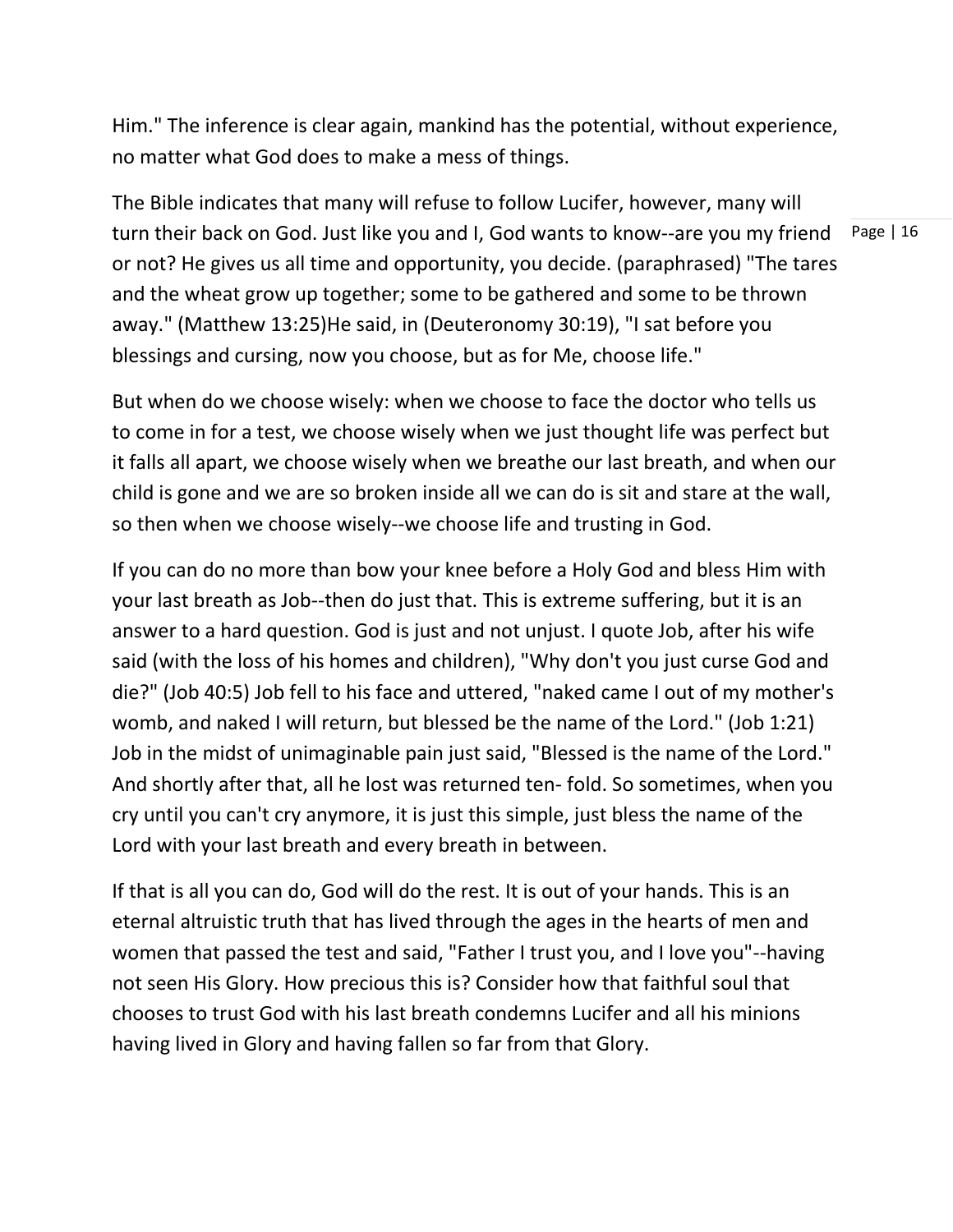Concerning those that refuse to trust God and who will refuse to trust God after the later reign, whom at the end of Christ ruling a thousand years will refuse to believe us when we will say, "You do that, you will die-- just bless the name of the Lord and remain quiet before a Holy God."- - I suppose no one can say Father did not warn them, I know I will. Yes, these truths are eternal and will carry right over into the thousand year reign of Christ and beyond.

Page | 17

Even then, every being ever created in the class of our Maker must choose. For us, we will have learned our lesson(s) because we have been here and paid with our dearest blood, "as for me and my house we will stand." As the Bible continues, (paraphrased)"having down all to stand, (we) stand therefore." (Ephesians 6:14) But every being made in the image of God will choose good or evil. Is that part of the reason for the suffering we know today? Ask yourself. God in Heaven knows, we have time and chance now to choose. There is an end to human suffering. Human suffering is finite. Brace yourself, we are getting deeper still.

# **The children of God are finite not infinite.**

If all the beings that live through the thousand year reign, after the tribulation, must choose to love God and trust Him or not. Everyone ever created will choose life –or- death.

Yet, after the thousand-year reign the Bible promises "I will make all things new, a new Heaven and a new earth, for the former things have passed away." (Revelation 21:5) The Bible continues, "There will be no more tears." (Revelation 21: 4) Not before, only after the thousand year reign of Christ on the earth will there be no more tears. What does this mean? I have talked to many pastors and most agree that God will stop making children in His class or image.

We need to stop and think about living alone forever. Is that too much? How about deciding to never make a new face or the smile of a new born child--then you can glimpse at what I am saying.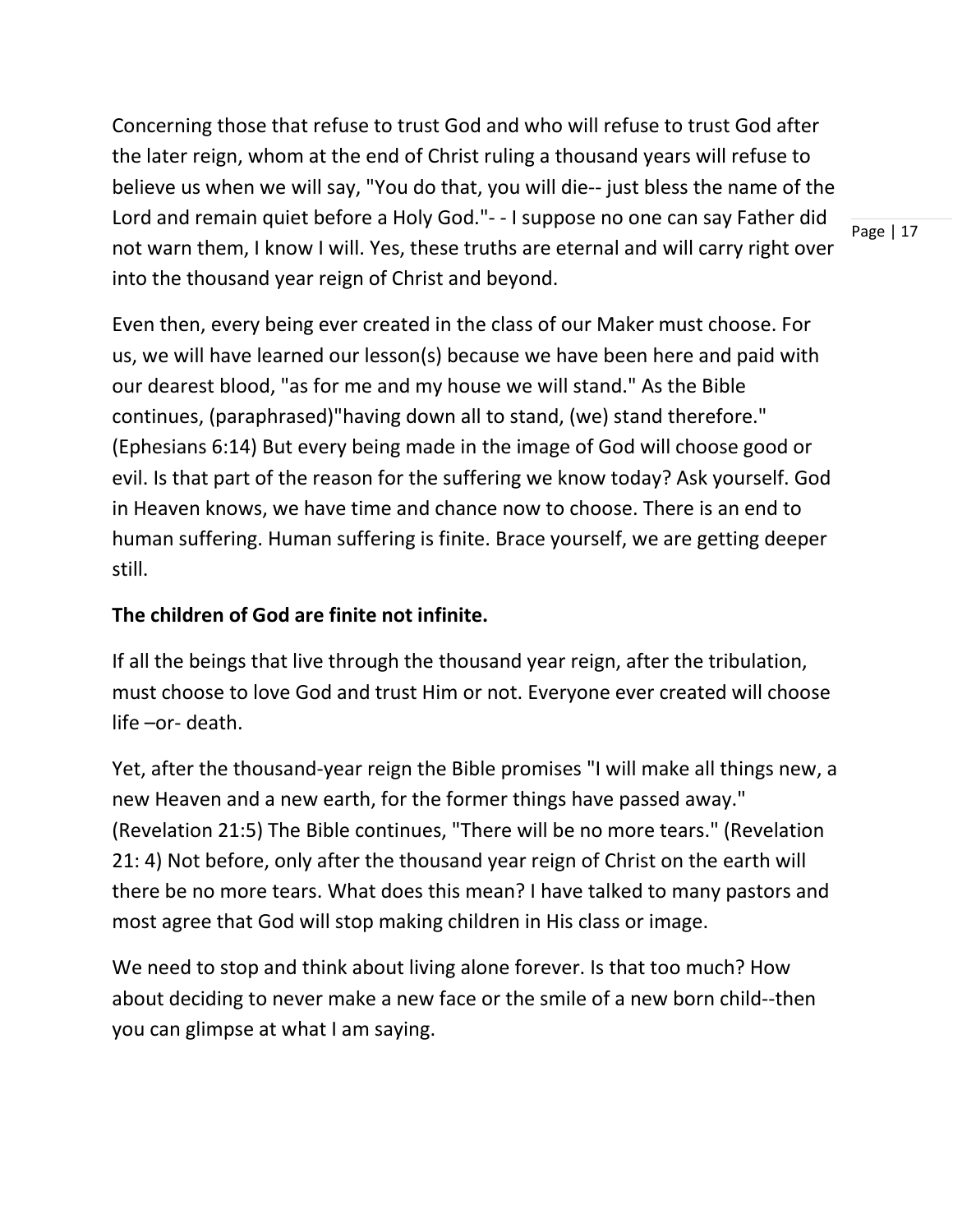Example: My wife would have continued to make beautiful babies until she was a hundred if we had not agreed one was fulfillment and enough. It is hard to understand God creating except in these mere mortal terms. God will stop doing the thing He loves the most--creating new life!

Page | 18

God will settle with a (paraphrased) "peculiar people, a chosen nation, a royal priesthood", a very narrow band of survivors from all the thousands of years before--and that group, finite in number and certainly not infinite, will be all that is left forever and ever to keep Father God and His love company.

So when we start talking about condemning God for things being the way they are, I think we seriously need to sit back and consider, perhaps, just maybe, we don't have all the facts. If I am right, then God is waiting for us to catch up with Him in eternity and He is absolutely just. If the Father kept creating in His image, THERE WOULD NEVER BE A LIMIT TO HUMAN SUFFERING--and that is too much for the Father to accept. The only way all things can be made new with no tears is if the FATHER STOPS CREATING IN HIS IMAGE. Also, if the inference of a final finite number of the children of God is true, though not explicitly stated in the Bible, then how special is each and every one of us that stands with Christ by faith?

Keep in mind this fact. Every being that has been ever created must have time and chance to choose life. Is this why things are the way it is? (Titus 2:14) (1 Peter 2:9)

If you let it sink in, this is a seriously sad revelation. There are short term limits to suffering: Noah and the flood, the end of the tribulation, the end of the thousand year reign of Christ when humanity again turns their back on the Father, and the bounding of Lucifer and all of those that follow him through the ages. However, the final, long term, limit will be when the Father stops creating in His image and binds evil forever and ever from paradise.

I remember weeping with joy at the birth of my son because he was so beautiful and precious to me. It is hard to imagine Father God already knows the face of His last child. So, it was seriously, painfully, deep business the day creation decided to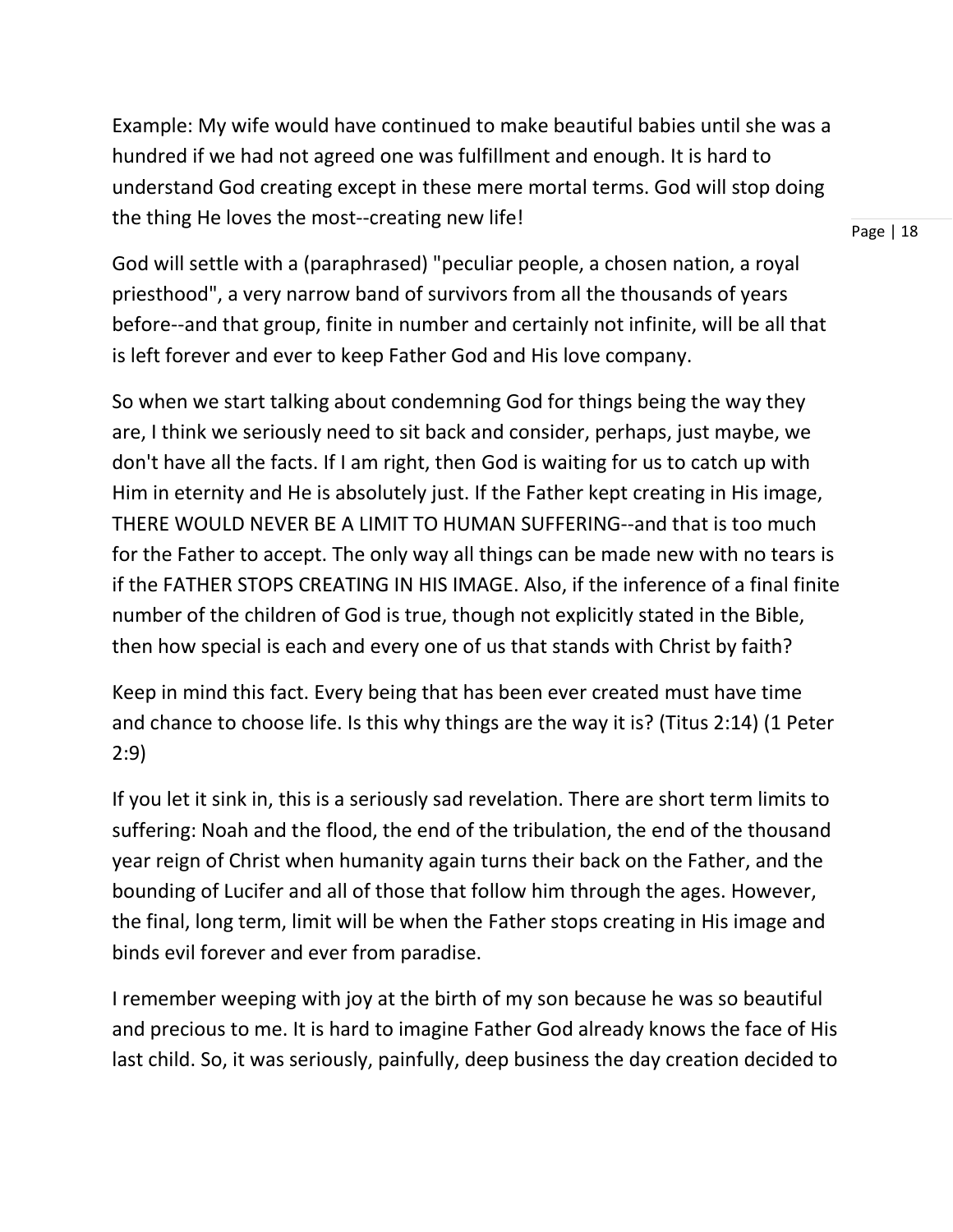explore darkness. It is not over yet for mankind. For God, it was over when Christ said "It is finished".

However, for mankind there is a final limit--no more children of God. However, it is plain to see God is not just waiting for any old fruit of the earth. He is waiting for a ripened first fruit that has the experience the faith and the understanding to trust in Him no matter what. That fruit of the earth, the survivors, will last forever and ever to be the object of the Father's love. That first fruit will love God with all our: hearts, souls, and minds--we will keep the greatest commandment that hangs on all the laws and the prophets. (Matthew 22:37)

We will love God the Father forever with all our: hearts, souls, and minds because--He is just. So why the suffering? For you and me, I am saying; it is our fault! Yet, it is not our actions.

## **It is the fact we are the prize--the chosen nation.**

If we trust in our Maker having not seen His Glory, to our Maker, the way we live choosing His character and His words over our own make us very special indeed.

------------

God inhabits all time and He has NOT decided to live alone forever nor should He. Furthermore, neither should you or I live alone forever.

Also because of Lucifer, and ever single rebellious person like him, my God will give up the thing He loves the most--creating in His image. So I ask, Who is the victim God or man? One pastor said, "I don't like you saying God is a victim to anything." He made a good point. But, in a sense, God is the victim of His love for us.

#### **Consequently God is suffering.**

And you can believe the enemy of God knows how to hurt Him. When a soul rejects the perfect Father's love, it hurts. Just like a husband who truly love his unfaithful wife hurts--God in Heaven hurts.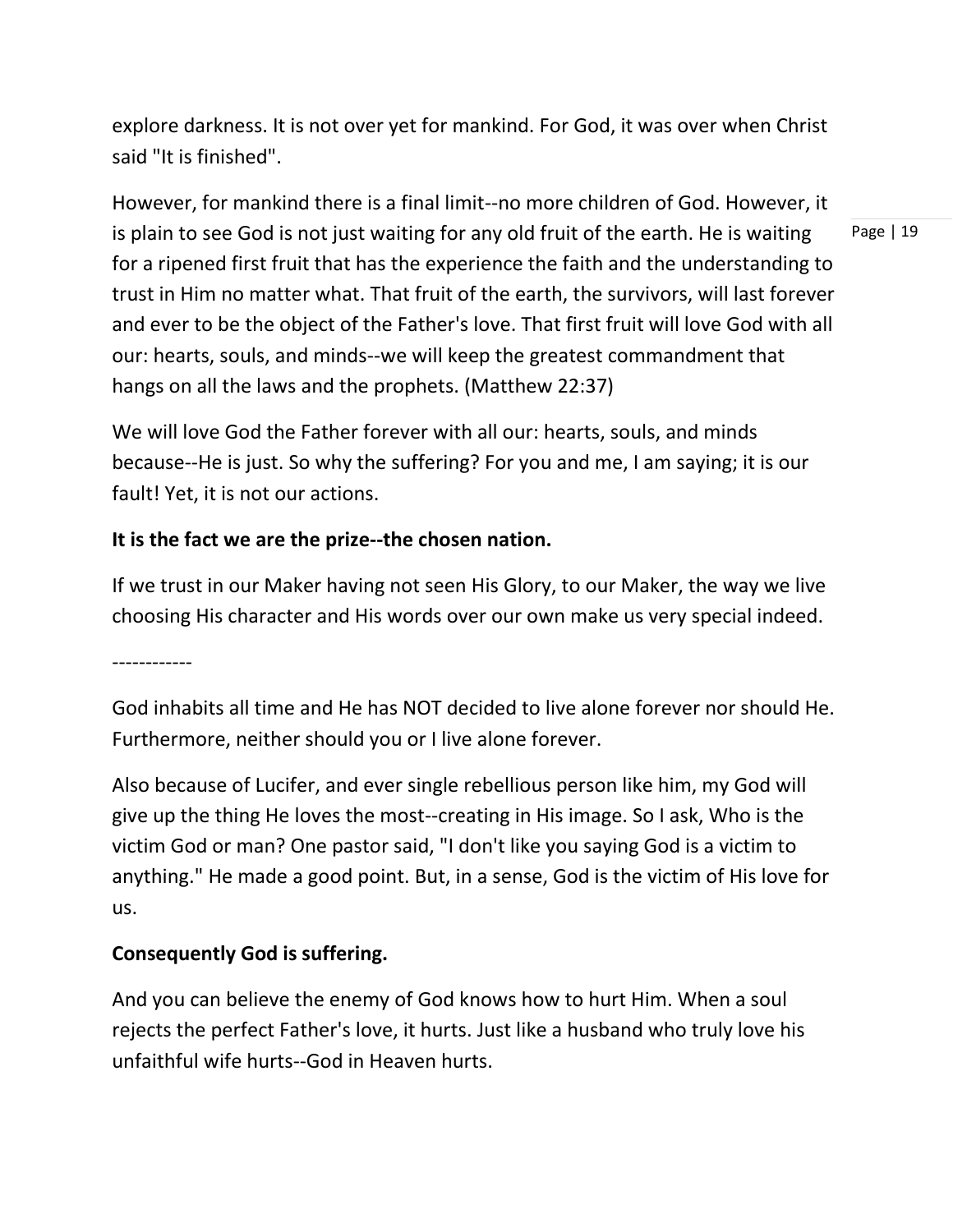Concerning the Father wanting to be loved by his creation and then knowing, in time, He will have to give up the thing He loves-- which is creating new faces of children-- in a sense, God is suffering from His love for us and from His love of creating life itself. If I am right, God knows the day and hour He will choose to stop creating life. That is very sad. So Who is the victim God or Man? Man's suffering is without question. Likewise, because Father God loves us so dearly, He is suffering too. So is this one reason why things are the way they are? I think so. God's love is drawing all of creation out to gain everything good that can come from it. Father's word says, "All things work for good for those that love Him and are called according to His purposes."

If I can glean these few points, how much more will we understand during that thirty minute silence in Heaven when the books are opened? This is found in the book of Revelations. (Revelation 8:1) The Bible says, (paraphrased) "We will know all things and worship Him for it all." Yes, that includes the: holocaust, the FOUR hundred years of slavery of the Jews, and the parent(s) that have or will lose their children. No it is not just academic to you and me or to the Father. Father is in the trenches with us. The fall was and is serious business. This chapter has attempted to break the suffering of man down to understandable bites, but that does not delude the pain of anyone who is suffering.

Move forward in time and entertain the power of God. Concerning the concept of loosing a child, could it be the child slips from this world and at the same time he or she arrives in Father's Kingdom, the child looks around and says, "Mommy--it is so beautiful here." He looks up and sees the tears of his mother and father agreeing with the child's smile.

"Yes son, it is beautiful, but we have much to teach you from our experiences, so you will trust in the Father with all your heart for much is going to happen--still yet."

You see, to the child there is NO loss of time. For his parents, a lifetime has passed. So the child loses no time in Christ's Kingdom and barely realizes he left this world. This is the only JUST thing Jesus can do since He is the God of all time. Don't ever forget, (Revelation 21:6) "He is the alpha and the omega, the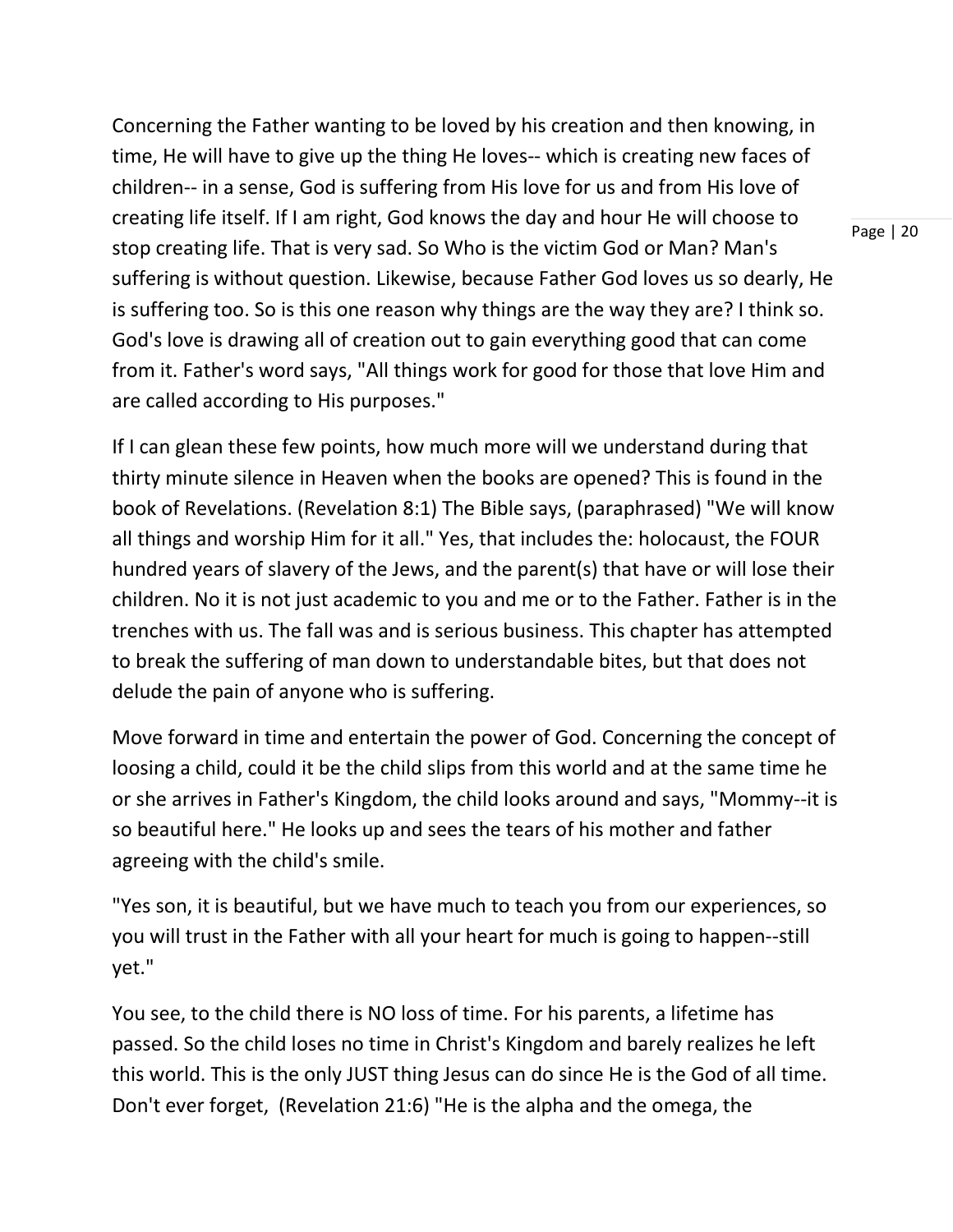beginning and the end; or" Time is within God. Realize the power of God to make things right. I suspect we have no idea just how God has already worked things out for our good--(paraphrased) "if we love Him and are called according to His purpose all things work for good." (Romans 8:28) I suspect none of us has even got a glimpse of how JUST the Father really is because of His great power and Godhead. Bless the name of the Lord, my friend, with your last breath and every breath in between. Trust in your maker to make all things right by the time the final trumpet sounds.

We will know all things and love him for it!

The Bible says during the thirty minute silence in heaven, when God judges the earth and the books are open, "we will worship Him knowing all His decisions and judgments are just and good." So just for one moment, realize that someday you will understand ten million times more than you do now and you will worship the Father for making things exactly the way they are. Then in that moment, you will have a glimpse of the answer as to---Who is the victim God or man? The love of God, for you and me and the fruit of the earth, the prize, created things exactly the way they are by giving us time and opportunity to learn from our experiences. Evil took the initiative to create the rest--not God the Father.

#### **In Conclusion**

#### **Is God the victim or man?**

This is the question and the very essence of the temptation Lucifer and all his minion has been throwing in the face of God and His creation for thousands of years. Choose life. It is not academic. Christ was placed on the cross for His blood to pour: from His face, His side, His head, His back, His hands, and His feet. To say, no one understands what you have been through is not totally true. I may not understand but Christ does. The Bible says, "He suffered in all points like as we are." Follow through to the end. God also reminds, "I have plans that you will prosper." So which is true of God the Father (life or death), or (justice or immeasurable cruelty) to allow things to be the way they are? I believe God that He has plans of life and justice to those that choose to trust Him. Search your